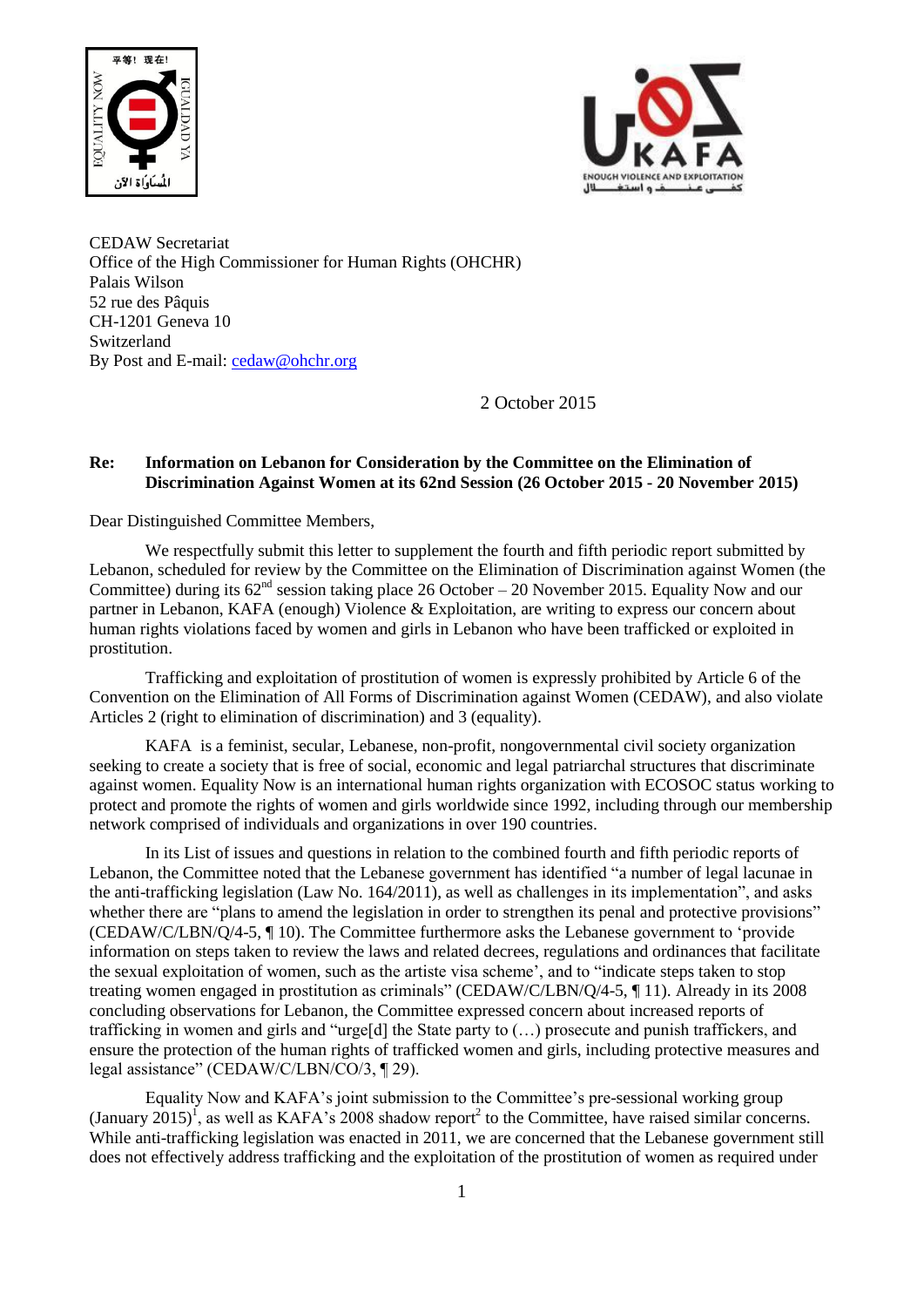Article 6 of CEDAW. Traffickers are not held to account and legislation on both trafficking and prostitution do not adequately address their main root causes, namely demand for sexual services and the criminalization and lack of support and viable alternatives for women. Trafficking to and within Lebanon has been a problem for years and has been exacerbated by the crisis in Syria and the resulting large number of Syrian women and girls in Lebanon. It is vital that the Lebanese government has laws and policies in place that effectively prevent exploitation, protect victims and hold perpetrators to account.

We respectfully call on the Committee to urge the Lebanese government, in addition to ensuring that anti-trafficking legislation is implemented, that laws and regulations which facilitate the commercial sexual exploitation of women are reviewed and that women in prostitution are not criminalized; to also ensure that women in prostitution have access to services and support, including to exit prostitution and obtain alternative livelihoods; and also to target the demand for exploitation by criminalizing those who pay for sex. This is in keeping with other concluding observations of the Committee, where it has called on governments to decriminalize and provide alternatives and support to women in prostitution<sup>3</sup>, as well as to take measures to reduce the demand for prostitution as a measure to suppress trafficking. $4 \text{ In } 2014$ , the Committee explicitly called on Finland to criminalize the purchase of sex (CEDAW/C/FIN/CO/7 ¶ 21).

These recommendations are in line with Article 6 of CEDAW, which obligates states parties to "(…) take all appropriate measures, including legislation, to suppress all forms of traffic in women and exploitation of prostitution of women." They are also in line with the obligation of Lebanon as a signatory to the Palermo Protocol "to discourage the demand that fosters all forms of exploitation of persons, especially women and children, that leads to trafficking" (Article 9(5)) and to provide services for victims of trafficking, including housing, counseling, medical assistance, and employment opportunities (Article 6(3)). Furthermore, under Strategic Objective D3 of the Beijing Platform for Action, Lebanon committed to "eliminate trafficking in women and assist victims of violence due to prostitution and trafficking". This includes addressing the "root factors (…) that encourage trafficking in women and girls for prostitution and other forms of commercialized sex (…) including by strengthening existing legislation with a view to providing better protection of the rights to women and girls and to punishing the perpetrators"; allocating resources to "programs designed to heal and rehabilitate into society victims of trafficking"; and considering the enactment of 'legislation aimed at preventing sex tourism and trafficking". The above recommendations therefore follow on from these obligations and commitments rooted in international law and policy.

#### *Implementation of anti-trafficking legislation – holding traffickers to account*

We welcome Anti-Trafficking Law No. 164, which was enacted in 2011, as a positive step forward. Through it, the Penal Code is now equipped with a clear definition of the crime of trafficking which is largely in line with the definition set out in the UN Protocol to Prevent, Suppress and Punish Trafficking in Persons, Especially Women and Children (Palermo Protocol), supplementing the Convention on Transnational Organized Crime.

However, while Anti-Trafficking Law No. 164 sets out strong penalties and sentences on traffickers, and despite the widespread nature of trafficking for sexual exploitation, to date there have been no convictions under this law with regard to sex trafficking 5 . Many law enforcement officers, judges and service agencies are still unfamiliar with the law<sup>6</sup>. Furthermore, trafficking cases are often not recognized as such by relevant authorities, due to the institutional bias and social prejudice that exists against women who have been trafficked. This is in part because women in prostitution (i.e. women selling, or sold for, sex) are criminalized under Article 523 of the Penal Code (discussed in more detail below). In sum, traffickers are not held to account under Anti-Trafficking Law No. 164 because it is not being adequately enforced.

The effective implementation of Anti-Trafficking legislation is also undermined by the fact that there is no national action plan on combating trafficking and protecting victims. There is also no substantial coordination across government agencies and together with civil society organizations, which would facilitate the coordination of efforts at a national level, victim referral and protection, collection and sharing of data, and the review of legislation and implementation of law reform.

### *Decriminalizing and supporting victims/women in prostitution*

Related to the above, problematic laws and regulations on prostitution, which leave victims liable to exploitation and also criminal sanctions, contradict, and are not addressed by Anti-Trafficking Law No. 164.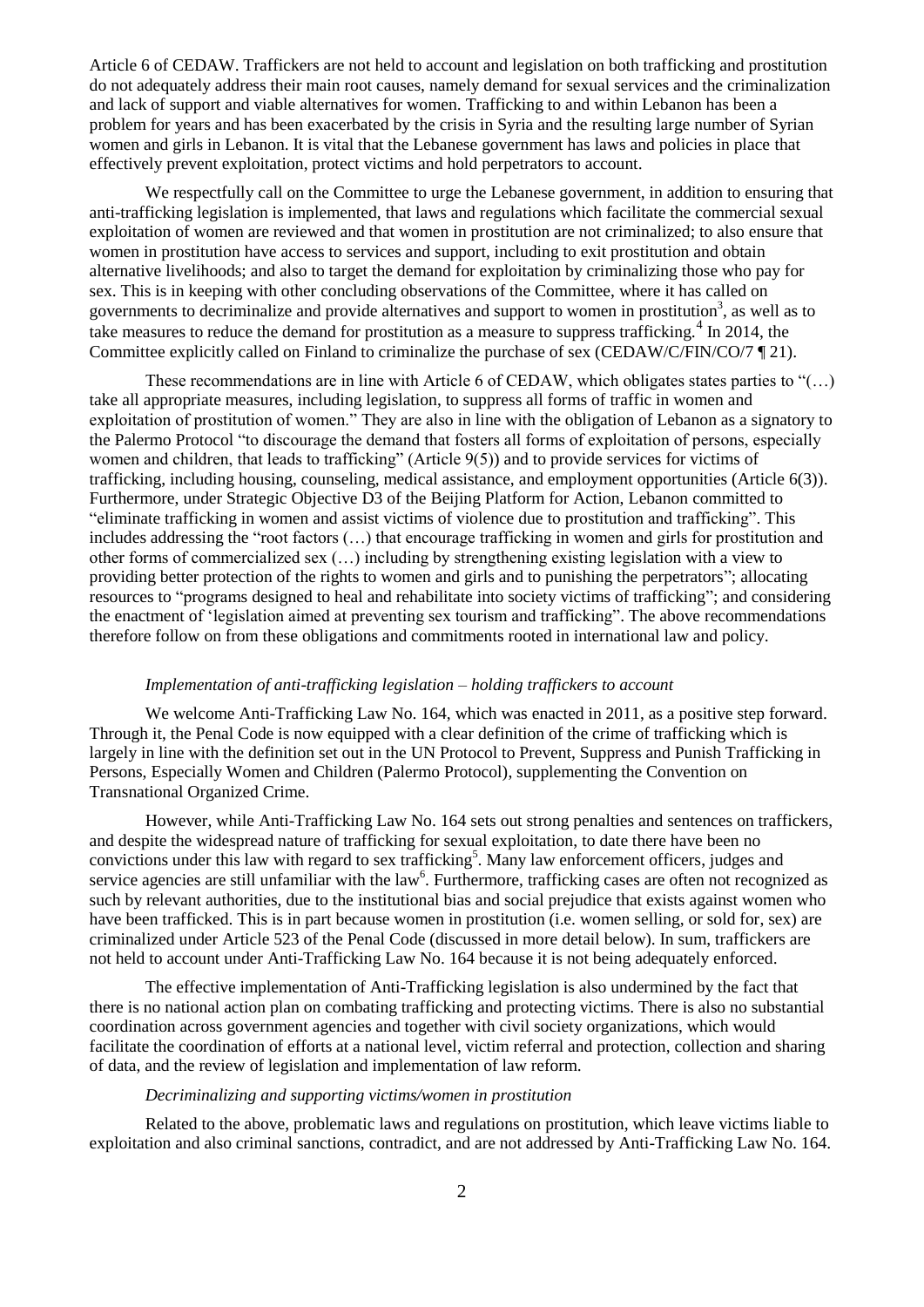Indeed, women trafficked for and exploited in prostitution are routinely arrested, detained and – if foreign – deported for crimes committed as a direct result of being subjected to trafficking, and without being screened for trafficking.<sup>7</sup>

Under Article 523 of the Penal Code, the sale of sex is punishable with up to one year imprisonment. Criminalizing the sale of sex only serves to further marginalize women in prostitution, making them more vulnerable to exploitation, including trafficking. Due to the criminalization of the selling of sex, victims of trafficking for sexual exploitation are often perceived by the authorities as criminals instead of victims, and therefore do not receive the support they need and deserve. Any criminal sanctions of women in prostitution, including Article 523, should be removed from Lebanon's legislation.

Anti-Trafficking Law No. 164 also does not ensure the non-criminalization of victims under other provisions, such as residency regulations. The law does not guarantee the non-criminalization of victims for selling sex or violating residency regulations, as well as other acts punishable under Lebanese law, but the burden of proof is on the victim to demonstrate not only that he/she is a victim of trafficking – which is difficult for an individual in a trafficking situation, especially if he/she is a foreigner – but also to prove that he/she was obliged to commit acts punishable by Lebanese regulations such as being engaged in prostitution. Legislation should guarantee that victims are not criminalized for acts committed as a result of their being victims of trafficking.

Moreover, Anti-Trafficking Law No. 164 also did not amend laws and regulations that tolerate and even facilitate the sexual exploitation of women. This particularly includes the Artiste Visa scheme that regulates the entrance and stay of thousands of women to Lebanon each year under the premise of working in the entertainment business or "Super Night-Clubs", but in fact often results in their exploitation in prostitution<sup>8</sup>. According to the US State Department, in 2014, approximately 3,400 women entered Lebanon under this scheme, "which sustains a significant sex trade and enables forced prostitution".<sup>9</sup>

In conclusion, under current legislation which facilitates the exploitation and allows for punishment of women who have been trafficked or exploited in prostitution, the Lebanese government does not adequately address prevention or protection and ensuring the human rights of victims.

### *Reducing demand for exploitation*

The Government of Lebanon does not take measures to reduce demand for commercial sex within Lebanon, nor does it address demand for sex tourism involving children<sup>10</sup> or adults by Lebanese nationals abroad. Demand is not addressed in Anti-Trafficking Law No. 164, or elsewhere in Lebanon's legislation. Lebanon is considered a sex tourism destination in the region. In its 2014 report on *Exploring the Demand*  for Prostitution<sup>11</sup>, KAFA notes that despite the prevalence of prostitution in Lebanon and the authorities' awareness of the industry, buyers of commercial sex, who fuel the commercial sexual exploitation and trafficking of women in Lebanon, are not criminalized in any way and no demand-reduction measures are put in place. Yet, under Article 9(5) of the Palermo Protocol, the Lebanese government is obligated to discourage "the demand that fosters all forms of exploitation of persons, especially women and children, that leads to trafficking." Prostitution and sex trafficking are inextricably linked. Demand fuels both sex trafficking and the commercial sex industry. In any market, if there is no demand, there would be no supply. Placing the responsibility on buyers of commercial sex would reduce the demand for commercial sex, which would reduce the supply of women for prostitution as pimps and traffickers would not profit from exploiting them in order to meet the demand posed by buyers.

#### *Conclusion*

Lebanon's existing laws on trafficking and prostitution do not adequately address prevention, protection and prosecution of the trafficking and exploitation in prostitution of women as required by Article 6 of CEDAW. Traffickers are not held to account under Anti-Trafficking Law No. 164, partly because the government has not taken measures to ensure that members of law enforcement and the judiciary are aware of, and well-trained on the law. At a more fundamental level, the legislation currently in place on trafficking and prostitution do not address their root causes, particularly the demand for exploitation of women in prostitution as well as decriminalization and the provision of support and viable alternatives to those in prostitution.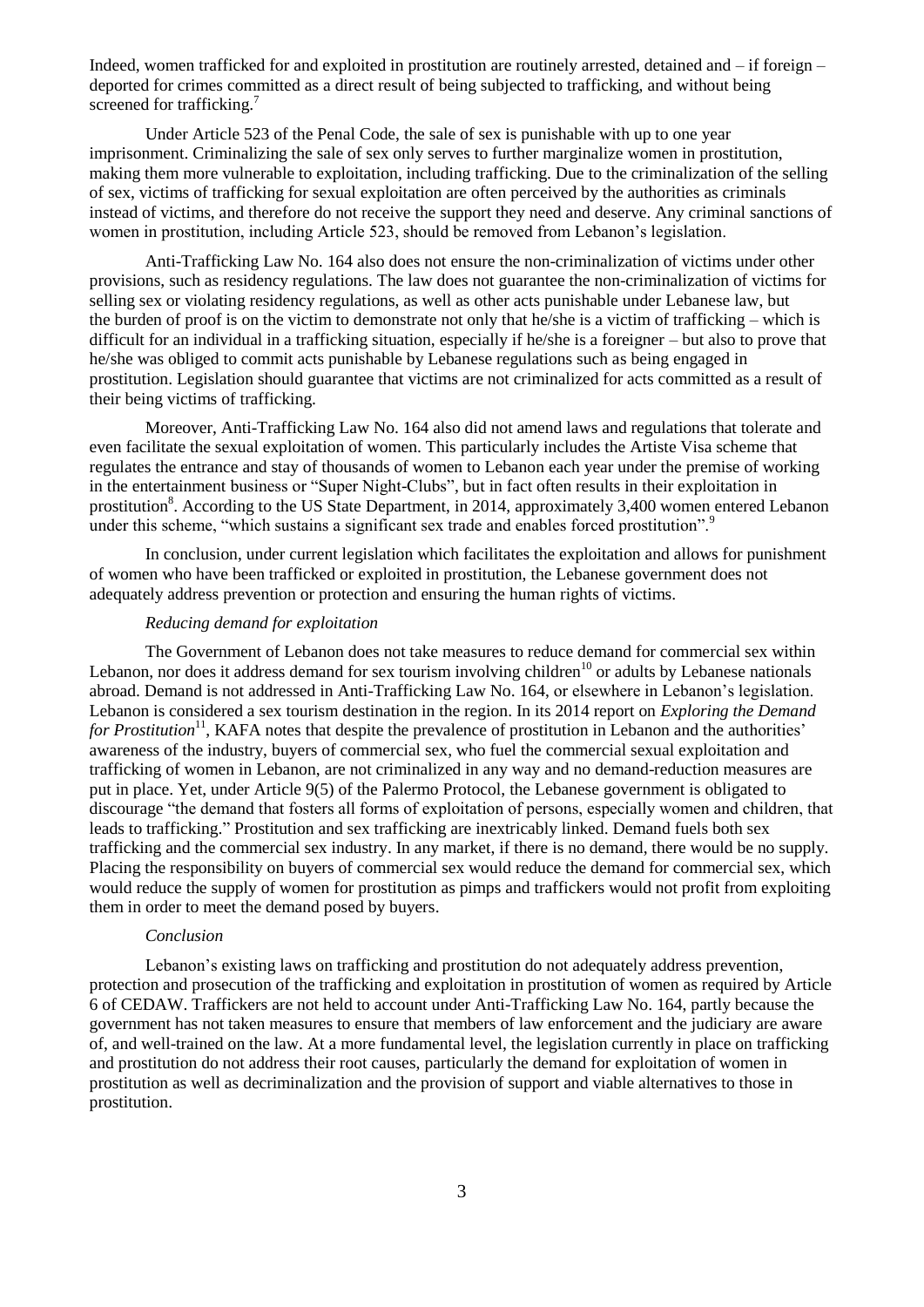## *Suggested Questions for the State Party's Session*

We respectfully urge the Committee to raise with the Lebanese government during its review session the following questions with regard to violations of the Convention addressed in this letter:

- How is the government ensuring that Anti-Trafficking Law No. 164 is being enforced and that traffickers are punished, including through trainings of relevant authorities to promote adequate knowledge a of the law?
- What are government's plans to remove provisions in Lebanese laws and regulations that facilitate the exploitation of trafficking in women and girls, including the Artiste visa scheme?
- What are the government's plans for removing criminal sanctions against those exploited in prostitution, including victims of trafficking for sexual exploitation, and providing them with assistance, including to exit prostitution?
- What steps is the government taking to discourage the demand that fuels trafficking and commercial sexual exploitation and to hold buyers of commercial sex to account, with a view to criminalizing the purchase of sex in the long term?
- What are the government's plans to adopt a national plan of action on combating trafficking and establishing a multi-agency coordination mechanism to coordinate national efforts?

# *Proposed Recommendations*

We respectfully urge the Committee to call on the Lebanese government in its Concluding Observations with regard to violations of the Convention addressed in this letter, to:

- Ensure that Anti-Trafficking Law No. 164 is enforced and that traffickers are punished, including through trainings for relevant authorities to promote adequate knowledge of the law.
- Remove the provisions in the Lebanese laws and Lebanese regulations that facilitate the exploitation and trafficking of women and girls, and in particular the Artiste visa scheme.
- Repeal Article 523 of the Penal code and amend Anti-Trafficking Law No. 164 to better protect victims of prostitution and trafficking and guarantee their non-criminalization and ensure that women in prostitution and victims of trafficking are provided with assistance, including to exit prostitution if they wish to do so.
- Amend the Anti-Trafficking Law No. 164 to criminalize the purchase of sex, in order to discourage the demand that fuels trafficking and commercial sexual exploitation and to hold buyers of commercial sex to account.
- Adopt a national plan of action on combating trafficking and establish a multi-agency coordination mechanism, including government authorities/ministries and civil society, in order to coordinate national efforts, collect and share data, refer and protect victims, and review legislation and implement law reform.

Thank you for your kind attention, and please do not hesitate to contact us if we can provide further information.

Sincerely,

meen Hassan Ghada Jabbour

On not jablour

Global Director Co-founder, Head of the Exploitation & Trafficking in Women Unit<br>Equality Now KAFA (enough) Violence & Exploitation KAFA (enough) Violence  $&$  Exploitation